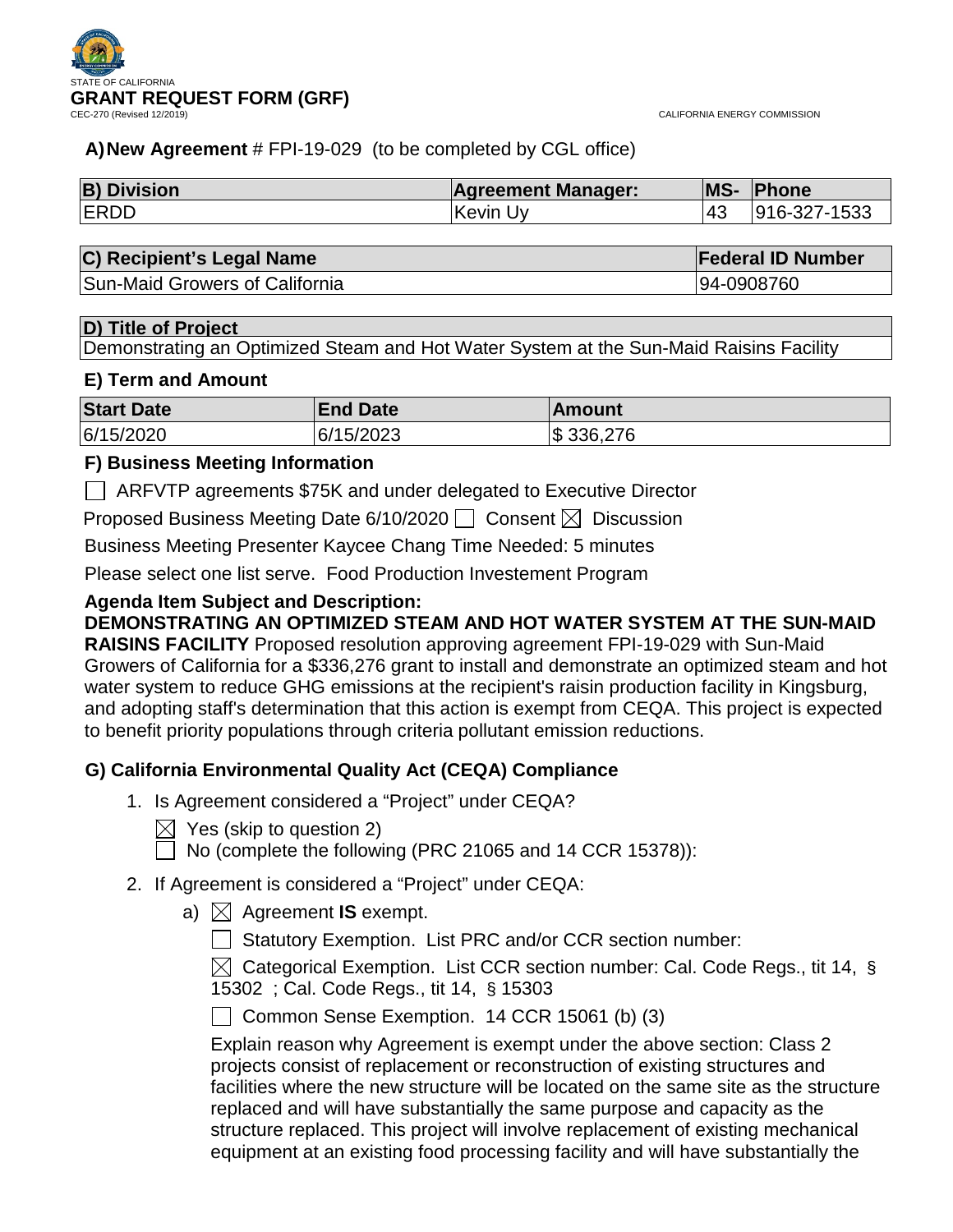

CALIFORNIA ENERGY COMMISSION

same purpose and capacity with the replacement equipment. The optimized steam and hot water system consists of hydronic water heaters, hot water distribution lines, steam generators, and associated mechanical and electrical components. For these reasons, the project will not have a significant effect on the environment and falls under the categorical exemption listed in 14 C.C.R. § 15302.

Additionally, this project involves the construction, location, and installation of new, small facilities, structures, and equipment. In order to perform the demonstration, the system must be installed at the demonstration site. The installation will require minimal construction activity. The equipment will be placed within the existing industrial facility. It is possible additional small concrete pads will be poured or small enclosures will be built for supporting systems such as electrical support equipment. This minimal construction is well within the size limits listed in the examples given in 14 C.C.R. § 15303 (e.g., it is less than a single-family residence, duplex, and the 2,500 square feet - or 10,000 square feet in urban areas - for a store, motel, office, restaurant, or similar structure). This construction will not have a significant impact on local air quality, noise, or traffic and will not induce additional operations at the site. For these reasons, the project will not have a significant effect on the environment and falls under the categorical exemption listed in 14 C.C.R. § 15303.

Each exemption is an independent basis for finding the project exempt.

- b) Agreement **IS NOT** exempt. (consult with the legal office to determine next steps)
	- Check all that apply
	- $\Box$  Initial Study
	- **Negative Declaration**
	- $\Box$  Mitigated Negative Declaration
	- Environmental Impact Report
	- Statement of Overriding Considerations

## **H) List all subcontractors (major and minor) and equipment vendors:** (attach additional sheets as necessary)

| <b>Legal Company Name:</b> | <b>Budget</b> |
|----------------------------|---------------|
| Skyven Technologies, LLC   | \$66,830      |
|                            |               |

# **I) List all key partners: (attach additional sheets as necessary)**

# **Legal Company Name:**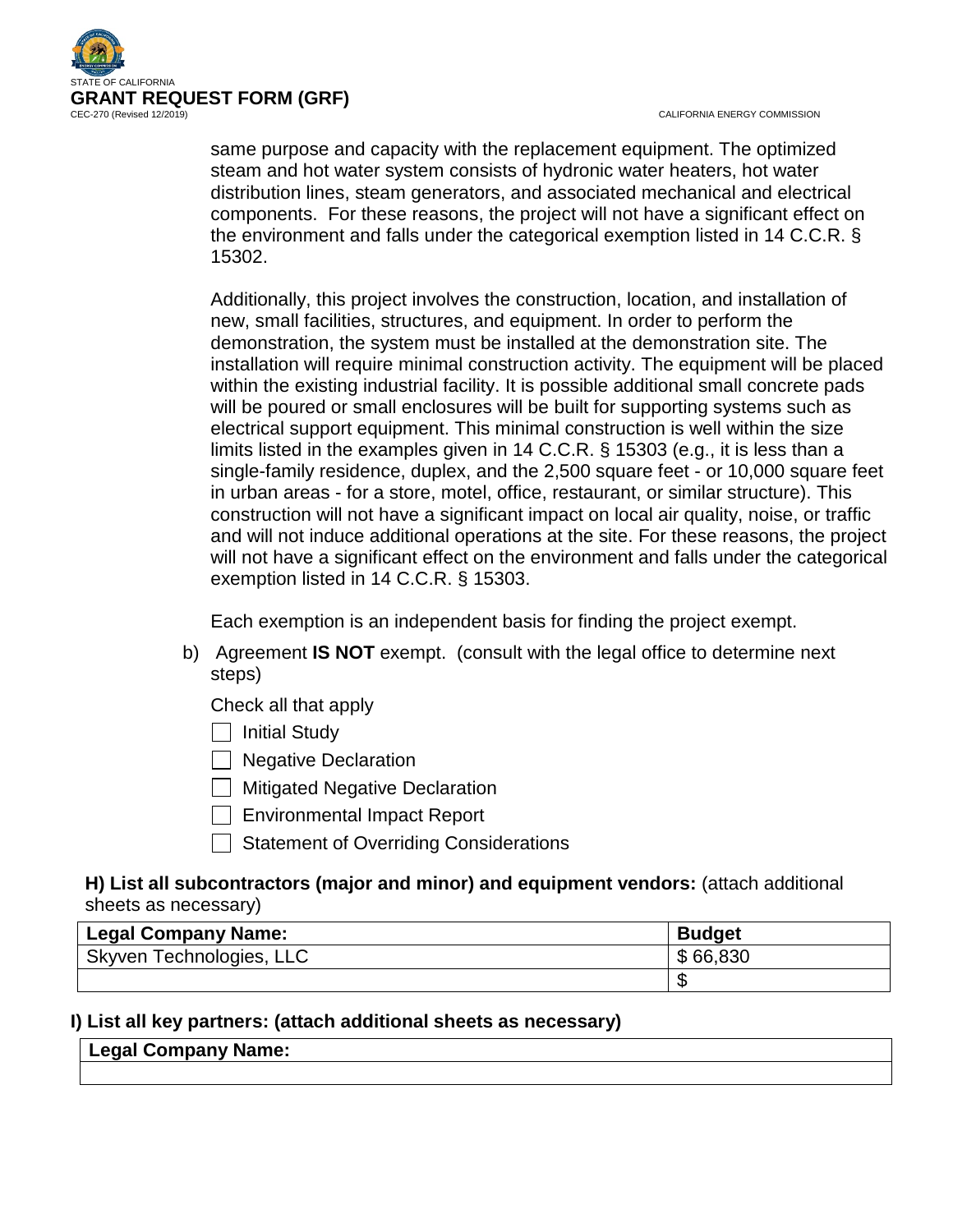

CALIFORNIA ENERGY COMMISSION

# **J) Budget Information**

| <b>Funding Source</b> | <b>Funding Year of</b><br>Appropriation | <b>Budget List</b><br><b>Number</b> | Amount    |
|-----------------------|-----------------------------------------|-------------------------------------|-----------|
| <b>GGRF</b>           | $18 - 19$                               | 301.002AB                           | \$336,276 |
|                       |                                         |                                     |           |
|                       |                                         |                                     |           |

## R&D Program Area: EERO: FPIP TOTAL: \$336,276

Explanation for "Other" selection

Reimbursement Contract #: Federal Agreement #:

# **K) Recipient's Contact Information**

# **1. Recipient's Administrator/Officer** Name: Josh O'Bannon

Address: 13525 S Bethel Ave

City, State, Zip: Kingsburg, CA 93631-9212 Phone: 559-897-6297 E-Mail: jobannon@sunmaid.com

# **2. Recipient's Project Manager**

Name: Josh O'Bannon Address: 13525 S Bethel Ave

City, State, Zip: Kingsburg, CA 93631-9212 Phone: 559-897-6297

E-Mail: jobannon@sunmaid.com

# **L) Selection Process Used**

- $\boxtimes$  Competitive Solicitation Solicitation #: GFO-19-901p2
- First Come First Served Solicitation Solicitation #:

# **M) The following items should be attached to this GRF**

- 1. Exhibit A, Scope of Work  $\boxtimes$  Attached
- 2. Exhibit B, Budget Detail  $\boxtimes$  Attached
- 3. CEC 105, Questionnaire for Identifying Conflicts  $\boxtimes$  Attached
- 4. Recipient Resolution  $\boxtimes$  N/A  $\Box$  Attached
- 5. CEQA Documentation  $\boxtimes$  N/A  $\Box$  Attached

**Agreement Manager Date**

**\_\_\_\_\_\_\_\_\_\_\_\_\_\_\_\_\_\_\_\_\_\_\_\_\_\_\_ \_\_\_\_\_\_\_\_\_\_\_\_\_\_**

**\_\_\_\_\_\_\_\_\_\_\_\_\_\_\_\_\_\_\_\_\_\_\_\_\_\_\_ \_\_\_\_\_\_\_\_\_\_\_\_\_\_ Office Manager Date** 

**\_\_\_\_\_\_\_\_\_\_\_\_\_\_\_\_\_\_\_\_\_\_\_\_\_\_\_ \_\_\_\_\_\_\_\_\_\_\_\_\_\_ Deputy Director Date** 

- 
- 
- 
- 
-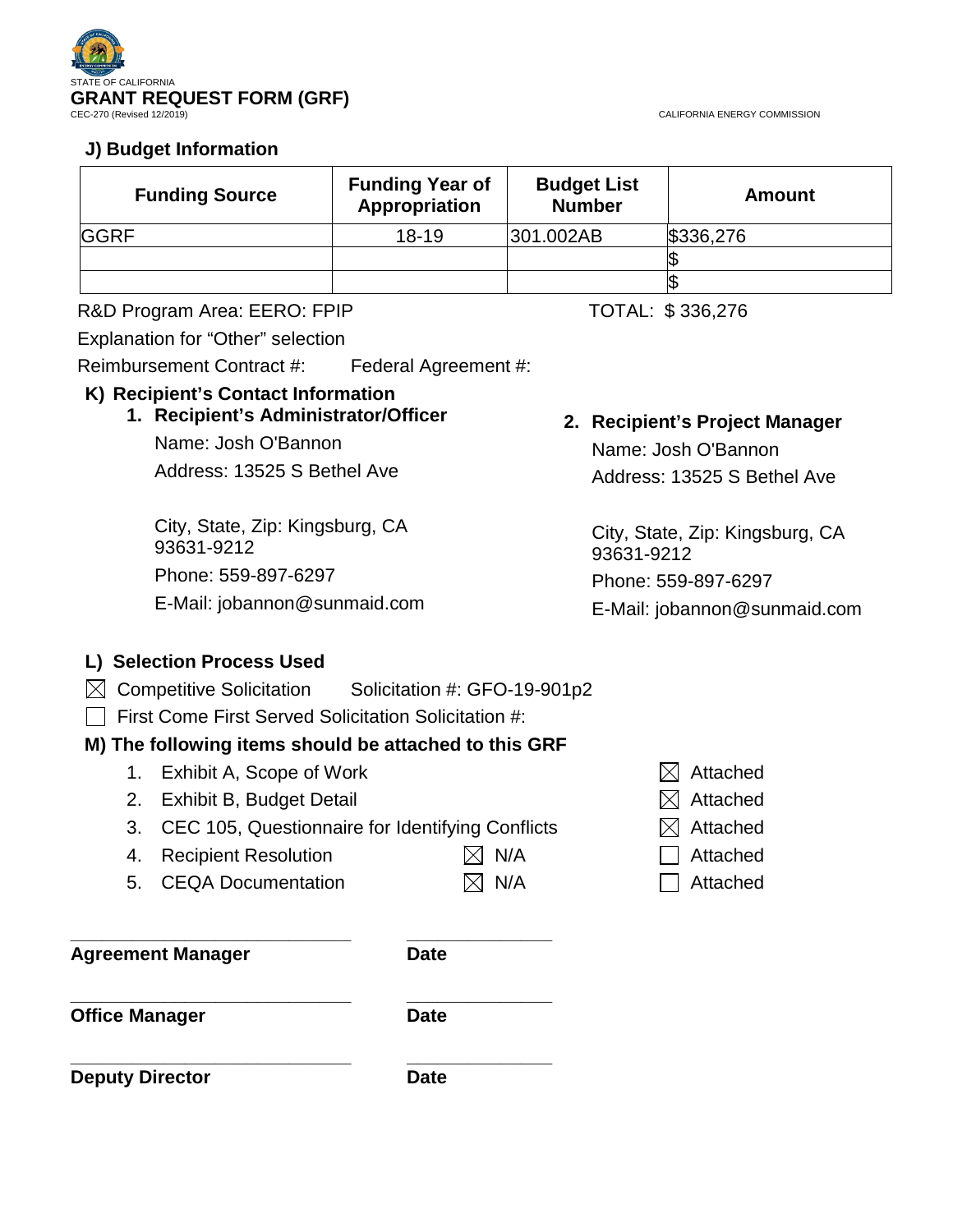## **I. TASK ACRONYM/TERM LISTS**

## **A. Task List**

| Task # | $\mathsf{CPR}^1$ | <b>Task Name</b>                           |
|--------|------------------|--------------------------------------------|
|        |                  | <b>General Project Tasks</b>               |
|        |                  | Site Preparation and Equipment Procurement |
|        |                  | Equipment Installation                     |
| Δ      |                  | Measurement and Verification               |
|        |                  | Technology/Knowledge Transfer Activities   |

## **B. Acronym/Term List**

| Acronym/Term | <b>Meaning</b>                      |
|--------------|-------------------------------------|
| <b>CAM</b>   | <b>Commission Agreement Manager</b> |
| CAO          | <b>Commission Agreement Officer</b> |
| CPR          | <b>Critical Project Review</b>      |
| <b>GHG</b>   | <b>Greenhouse Gas</b>               |
| M&V          | Measurement and Verification        |
| Recipient    | Sun-Maid Growers of California      |

### **II. PURPOSE OF AGREEMENT, PROBLEM/SOLUTION STATEMENT, AND GOALS AND OBJECTIVES**

## **A. Purpose of Agreement**

The purpose of this Agreement is to install and operate an optimized hot water and steam system at the Recipient's raisin production facility. The optimized system will replace an underutilized natural gas fueled boiler and inefficient steam resulting in reduced greenhouse gas (GHG) emissions, energy consumption, and operating costs. Natural gas and electricity consumption will be measured before and after the system is installed in order to quantify and validate the GHG emissions reductions.

## **B. Problem/ Solution Statement**

### **Problem**

California processes over one million tons of grapes per year and produces nearly 100 percent of raisins in the U.S.<sup>[2](#page-3-1)</sup> Processing and packaging raisins is an energy intensive process which involves substantial natural gas use. The facility currently uses an oversized boiler and steam lines as a means of delivering hot water throughout the facility – a system that is highly inefficient, costly, and difficult to maintain.

 $\overline{a}$ 

<span id="page-3-0"></span><sup>1</sup> Please see subtask 1.3 in Part III of the Scope of Work (General Project Tasks) for a description of Critical Project Review (CPR) Meetings.

<span id="page-3-1"></span><sup>2</sup> Noncitrus Fruits and Nuts 2018 Annual Summary. United States Department of Agriculture. 2018. http://usda.mannlib.cornell.edu/usda/current/NoncFruiNu/NoncFruiNu-06-26-2018.pdf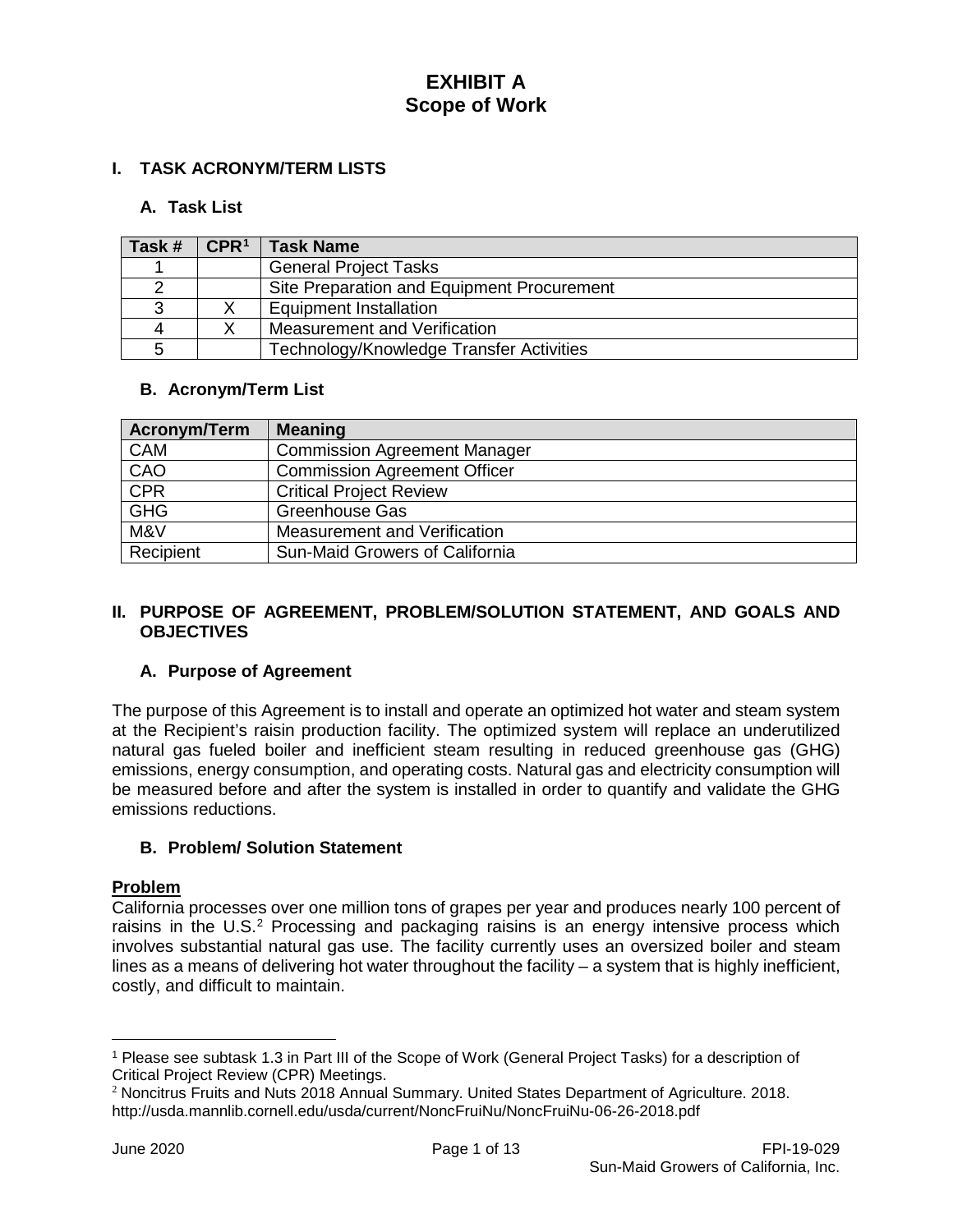## **Solution**

The Recipient will replace the existing, oversized boiler and steam lines with hydronic water heaters, hot water distribution lines, and point-of-use steam generators at the Recipient's raisin production facility. By implementing these technologies at a large food processing facility, this project will demonstrate the potential for distributed hot water and steam systems to reduce GHG emissions, energy consumption, and operating costs at similar food processing facilities.

## **C. Goals and Objectives of the Agreement**

## **Agreement Goals**

The goals of this Agreement are to reduce GHG emissions and natural gas consumption at the raisin production facility by implementing an optimized hot water and steam system.

## **Agreement Objectives**

The objectives of this Agreement are to:

- Measure the raisin production facility's electricity and natural gas consumption in order to establish a baseline for future comparisons.
- Specify and procure the necessary equipment and materials for the optimized hot water and steam system.
- Install and operate the optimized hot water and steam system at the raisin production facility.
- Reduce annual natural gas consumption associated with hot water and steam production by at least 35 percent approximately equivalent to 77,000 therms per year.
- Reduce annual GHG emissions associated with hot water and steam production by at least 35 percent approximately equivalent to 410 metric tons of carbon dioxide equivalent per year.
- Measure and validate electricity, natural gas, and GHG emissions reductions resulting from the installation and operation of the optimized hot water and steam system.

## **III. TASK 1 GENERAL PROJECT TASKS**

## **PRODUCTS**

## **Subtask 1.1 Products**

The goal of this subtask is to establish the requirements for submitting project products (e.g., reports, summaries, plans, and presentation materials). Unless otherwise specified by the Commission Agreement Manager (CAM), the Recipient must deliver products as required below by the dates listed in the **Project Schedule (Part V).** Products that require a draft version are indicated by marking **"(draft and final)"** after the product name in the "Products" section of the task/subtask. If "(draft and final)" does not appear after the product name, only a final version of the product is required. With respect to due dates within this Scope of Work, **"days"** means working days.

## **The Recipient shall:**

For products that require a draft version, including the Final Report Outline and Final Report

• Submit all draft products to the CAM for review and comment in accordance with the Project Schedule (Part V). The CAM will provide written comments to the Recipient on the draft product within 15 days of receipt, unless otherwise specified in the task/subtask for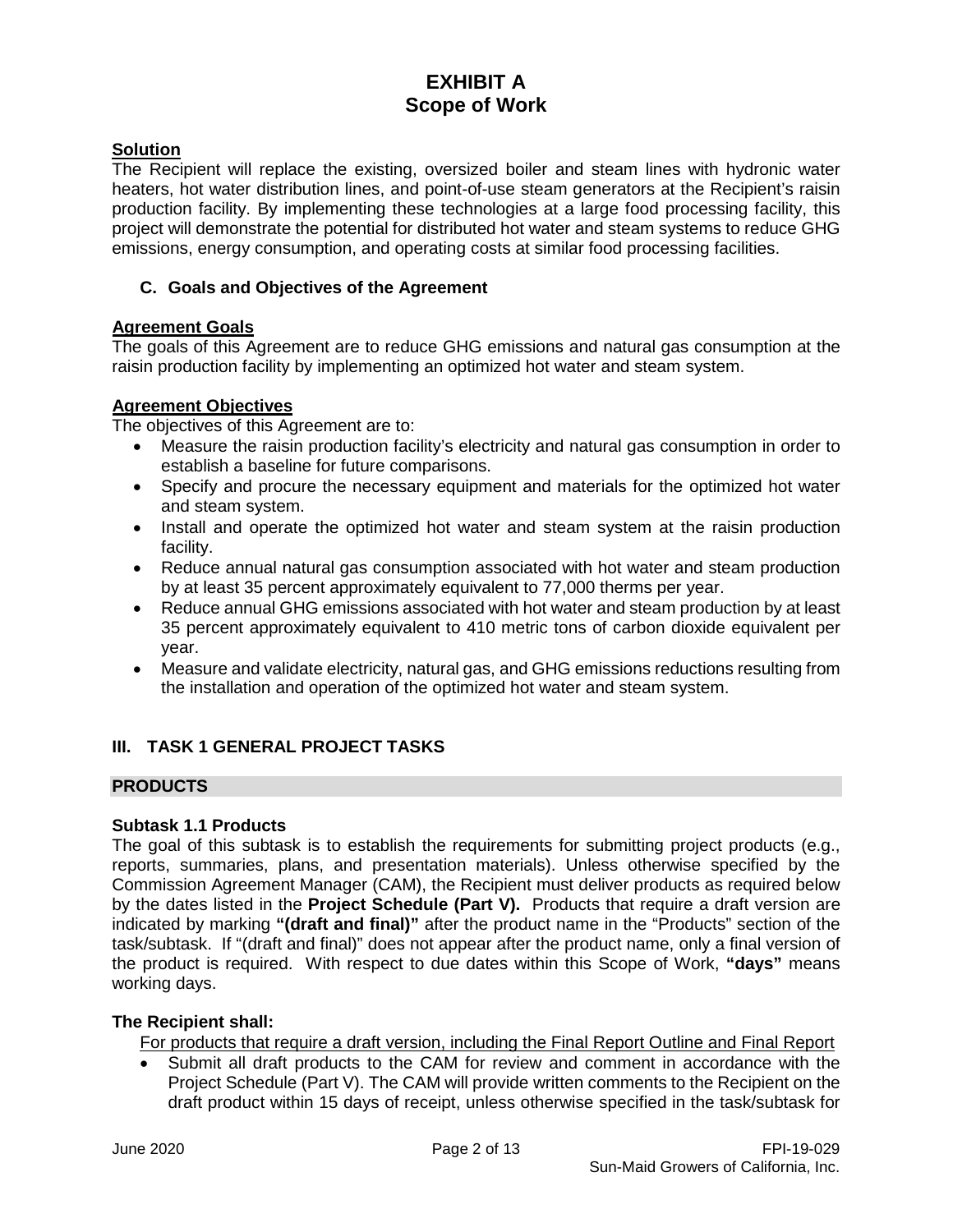which the product is required.

- Consider incorporating all CAM comments into the final product. If the Recipient disagrees with any comment, provide a written response explaining why the comment was not incorporated into the final product.
- Submit the revised product and responses to comments within 10 days of notice by the CAM, unless the CAM specifies a longer time period, or approves a request for additional time.

### For products that require a final version only

• Submit the product to the CAM for acceptance. The CAM may request minor revisions or explanations prior to acceptance.

For all products

• Submit all data and documents required as products in accordance with the following:

### Instructions for Submitting Electronic Files and Developing Software:

- o **Electronic File Format**
	- Submit all data and documents required as products under this Agreement in an electronic file format that is fully editable and compatible with the Energy Commission's software and Microsoft (MS)-operating computing platforms, or with any other format approved by the CAM. Deliver an electronic copy of the full text of any Agreement data and documents in a format specified by the CAM, such as memory stick or CD-ROM.

The following describes the accepted formats for electronic data and documents provided to the Energy Commission as products under this Agreement, and establishes the software versions that will be required to review and approve all software products:

- Data sets will be in MS Access or MS Excel file format (version 2007 or later), or any other format approved by the CAM.
- Text documents will be in MS Word file format, version 2007 or later.
- Documents intended for public distribution will be in PDF file format.
- **The Recipient must also provide the native Microsoft file format.**
- Project management documents will be in Microsoft Project file format, version 2007 or later.

## o **Software Application Development**

Use the following standard Application Architecture components in compatible versions for any software application development required by this Agreement (e.g., databases, models, modeling tools), unless the CAM approves other software applications such as open source programs:

- Microsoft ASP.NET framework (version 3.5 and up). Recommend 4.0.
- Microsoft Internet Information Services (IIS), (version 6 and up) Recommend 7.5.
- Visual Studio.NET (version 2008 and up). Recommend 2010.
- C# Programming Language with Presentation (UI), Business Object and Data Layers.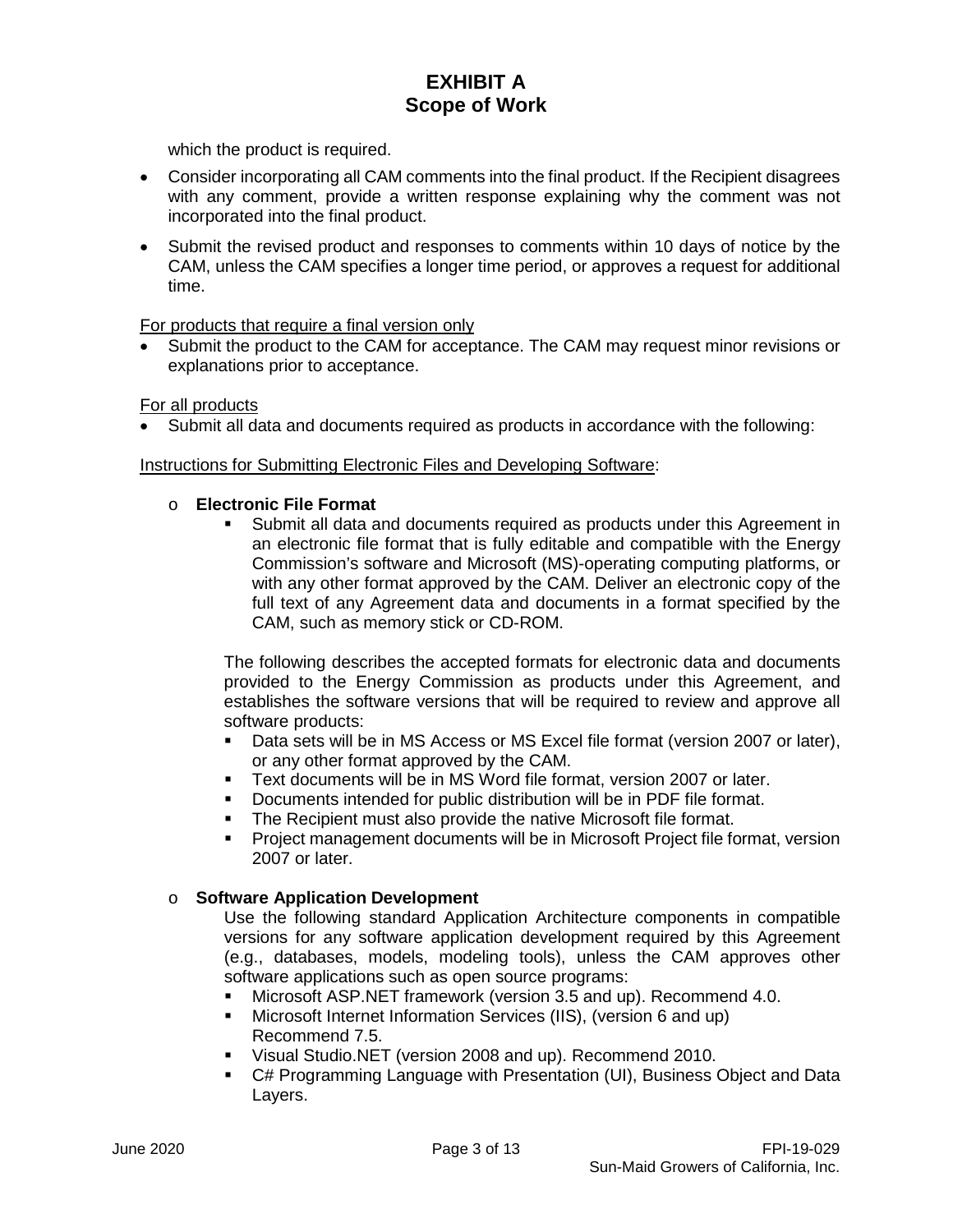- **SQL (Structured Query Language).**
- Microsoft SQL Server 2008, Stored Procedures. Recommend 2008 R2.<br>• Microsoft SQL Reporting Services. Recommend 2008 R2.
- Microsoft SQL Reporting Services. Recommend 2008 R2.
- **XML** (external interfaces).

Any exceptions to the Electronic File Format requirements above must be approved in writing by the CAM. The CAM will consult with the Energy Commission's Information Technology Services Branch to determine whether the exceptions are allowable.

### *MEETINGS*

#### **Subtask 1.2 Kick-off Meeting**

The goal of this subtask is to establish the lines of communication and procedures for implementing this Agreement.

#### **The Recipient shall:**

• Attend a "Kick-off" meeting with the CAM, the Commission Agreement Officer (CAO), and any other Energy Commission staff relevant to the Agreement. The Recipient will bring its Project Manager and any other individuals designated by the CAM to this meeting. The administrative and technical aspects of the Agreement will be discussed at the meeting. Prior to the meeting, the CAM will provide an agenda to all potential meeting participants. The meeting may take place in person or by electronic conferencing (e.g., WebEx), with approval of the CAM.

The administrative portion of the meeting will include discussion of the following:

- o Terms and conditions of the Agreement;
- o Administrative products (subtask 1.1);
- o CPR meetings (subtask 1.3);
- o Match fund documentation (subtask 1.6);
- o Permit documentation (subtask 1.7);
- o Subcontracts (subtask 1.8); and
- o Any other relevant topics.

The technical portion of the meeting will include discussion of the following:

- o The CAM's expectations for accomplishing tasks described in the Scope of Work;
- o An updated Project Schedule;
- o Technical products (subtask 1.1);
- o Progress reports and invoices (subtask 1.5);
- o Final Report (subtask 1.6); and
- o Any other relevant topics.
- Provide an *Updated Project Schedule, List of Match Funds,* and *List of Permits*, as needed to reflect any changes in the documents.

### **The CAM shall:**

- Designate the date and location of the meeting.
- Send the Recipient a *Kick-off Meeting Agenda*.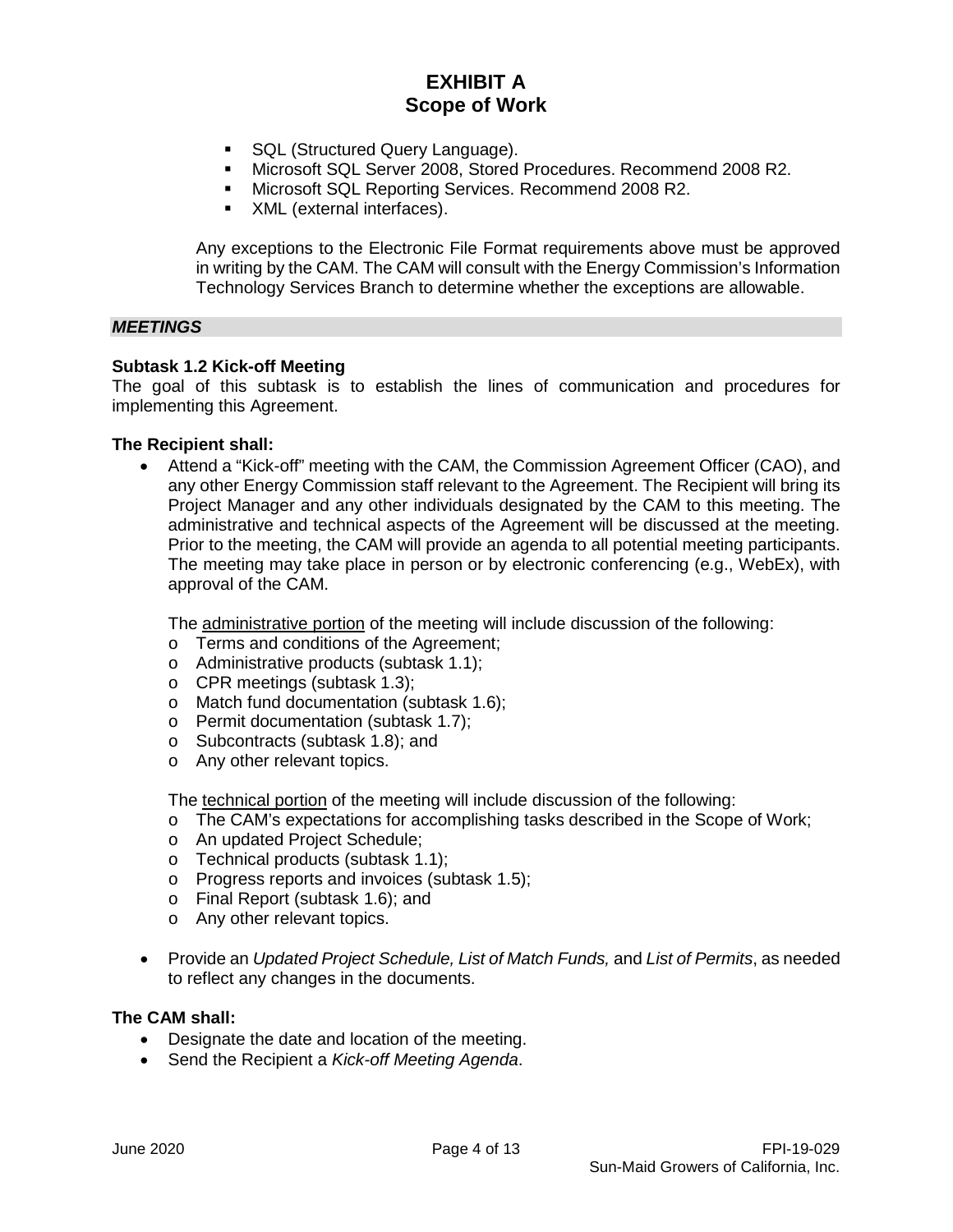### **Recipient Products:**

- Updated Project Schedule *(if applicable)*
- Updated List of Match Funds *(if applicable)*
- Updated List of Permits *(if applicable)*

### **CAM Product:**

• Kick-off Meeting Agenda

### **Subtask 1.3 Critical Project Review (CPR) Meetings**

The goal of this subtask is to determine if the project should continue to receive Energy Commission funding, and if so whether any modifications must be made to the tasks, products, schedule, or budget. CPR meetings provide the opportunity for frank discussions between the Energy Commission and the Recipient. As determined by the CAM, discussions may include project status, challenges, successes, final report preparation, and progress on technical transfer and production readiness activities (if applicable). Participants will include the CAM and the Recipient, and may include the CAO and any other individuals selected by the CAM to provide support to the Energy Commission.

CPR meetings generally take place at key, predetermined points in the Agreement, as determined by the CAM and as shown in the Task List on page 1 of this Exhibit. However, the CAM may schedule additional CPR meetings as necessary. The budget will be reallocated to cover the additional costs borne by the Recipient, but the overall Agreement amount will not increase. CPR meetings generally take place at the Energy Commission, but they may take place at another location, or may be conducted via electronic conferencing (e.g., WebEx) as determined by the CAM.

### **The Recipient shall:**

- Prepare a *CPR Report* for each CPR meeting that: (1) discusses the progress of the Agreement toward achieving its goals and objectives; and (2) includes recommendations and conclusions regarding continued work on the project.
- Submit the CPR Report along with any other *Task Products* that correspond to the technical task for which the CPR meeting is required (i.e., if a CPR meeting is required for Task 2, submit the Task 2 products along with the CPR Report).
- Attend the CPR meeting.
- Present the CPR Report and any other required information at each CPR meeting.

### **The CAM shall:**

- Determine the location, date, and time of each CPR meeting with the Recipient's input.
- Send the Recipient a *CPR Agenda* and a *List of Expected CPR Participants* in advance of the CPR meeting. If applicable, the agenda will include a discussion of match funding and permits.
- Conduct and make a record of each CPR meeting. Provide the Recipient with a *Schedule for Providing a Progress Determination* on continuation of the project.
- Determine whether to continue the project, and if so whether modifications are needed to the tasks, schedule, products, or budget for the remainder of the Agreement. If the CAM concludes that satisfactory progress is not being made, this conclusion will be referred to the Deputy Director of the Energy Research and Development Division.
- Provide the Recipient with a *Progress Determination* on continuation of the project, in accordance with the schedule. The Progress Determination may include a requirement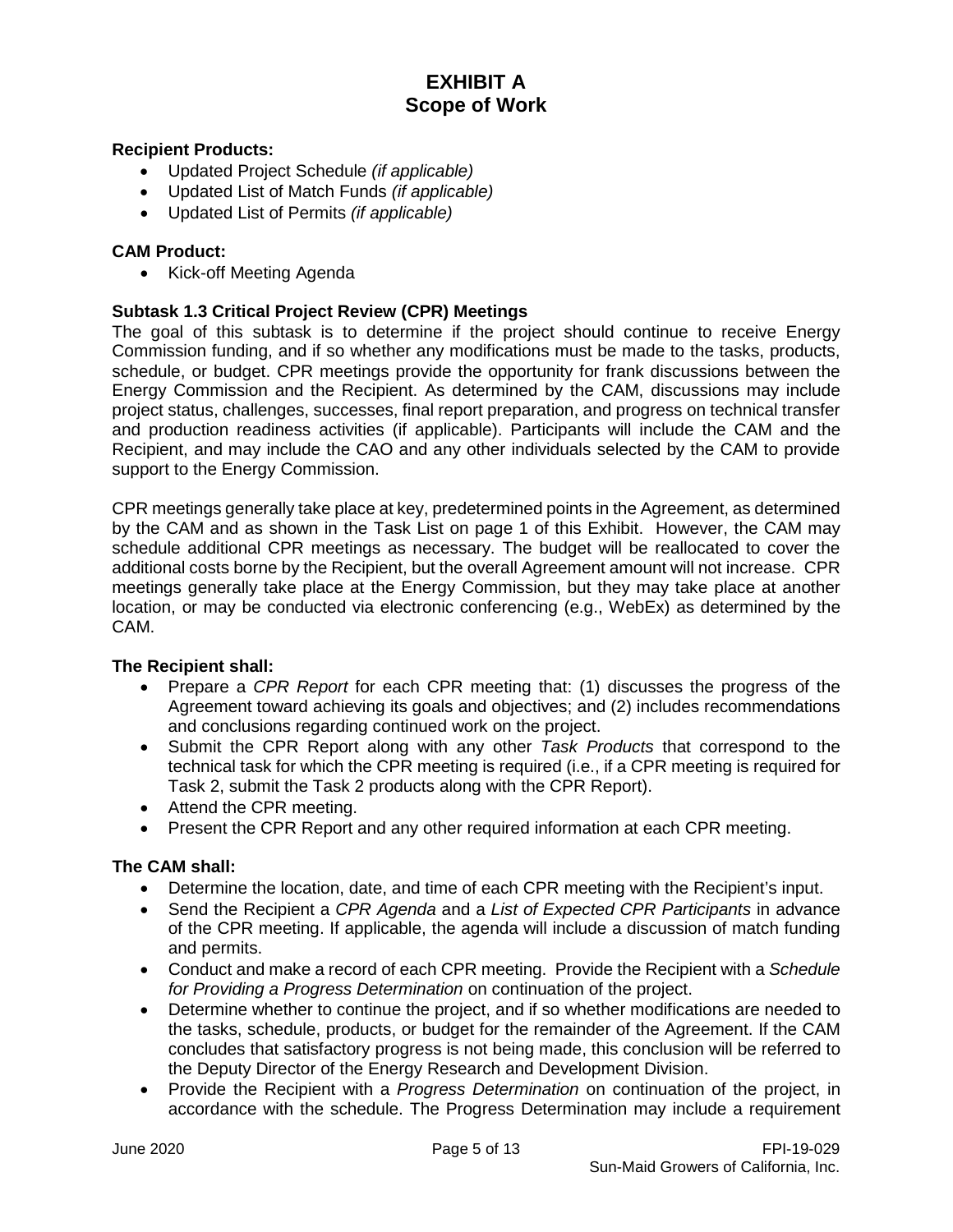that the Recipient revise one or more products.

## **Recipient Products:**

- CPR Report(s)
- Task Products (draft and/or final as specified in the task)

### **CAM Products:**

- CPR Agenda
- List of Expected CPR Participants
- Schedule for Providing a Progress Determination
- Progress Determination

### **Subtask 1.4 Final Meeting**

The goal of this subtask is to complete the closeout of this Agreement.

### **The Recipient shall:**

• Meet with Energy Commission staff to present project findings, conclusions, and recommendations. The final meeting must be completed during the closeout of this Agreement. This meeting will be attended by the Recipient and CAM, at a minimum. The (meeting may occur in person or by electronic conferencing (e.g., WebEx), with approval of the CAM.

The technical and administrative aspects of Agreement closeout will be discussed at the meeting, which may be divided into two separate meetings at the CAM's discretion.

- $\circ$  The technical portion of the meeting will involve the presentation of findings, conclusions, and recommended next steps (if any) for the Agreement. The CAM will determine the appropriate meeting participants.
- o The administrative portion of the meeting will involve a discussion with the CAM and the CAO of the following Agreement closeout items:
	- Disposition of any state-owned equipment.
	- Need to file a Uniform Commercial Code Financing Statement (Form UCC-1) regarding the Energy Commission's interest in patented technology.
	- The Energy Commission's request for specific "generated" data (not already provided in Agreement products).
	- Need to document the Recipient's disclosure of "subject inventions" developed under the Agreement.
	- "Surviving" Agreement provisions such as repayment provisions and confidential products.
	- Final invoicing and release of retention.
- Prepare a *Final Meeting Agreement Summary* that documents any agreement made between the Recipient and Commission staff during the meeting.
- Prepare a *Schedule for Completing Agreement Closeout Activities*.
- Provide *All Draft and Final Written Products* on a CD-ROM or USB memory stick, organized by the tasks in the Agreement.

### **Products:**

- Final Meeting Agreement Summary *(if applicable)*
- Schedule for Completing Agreement Closeout Activities
- All Draft and Final Written Products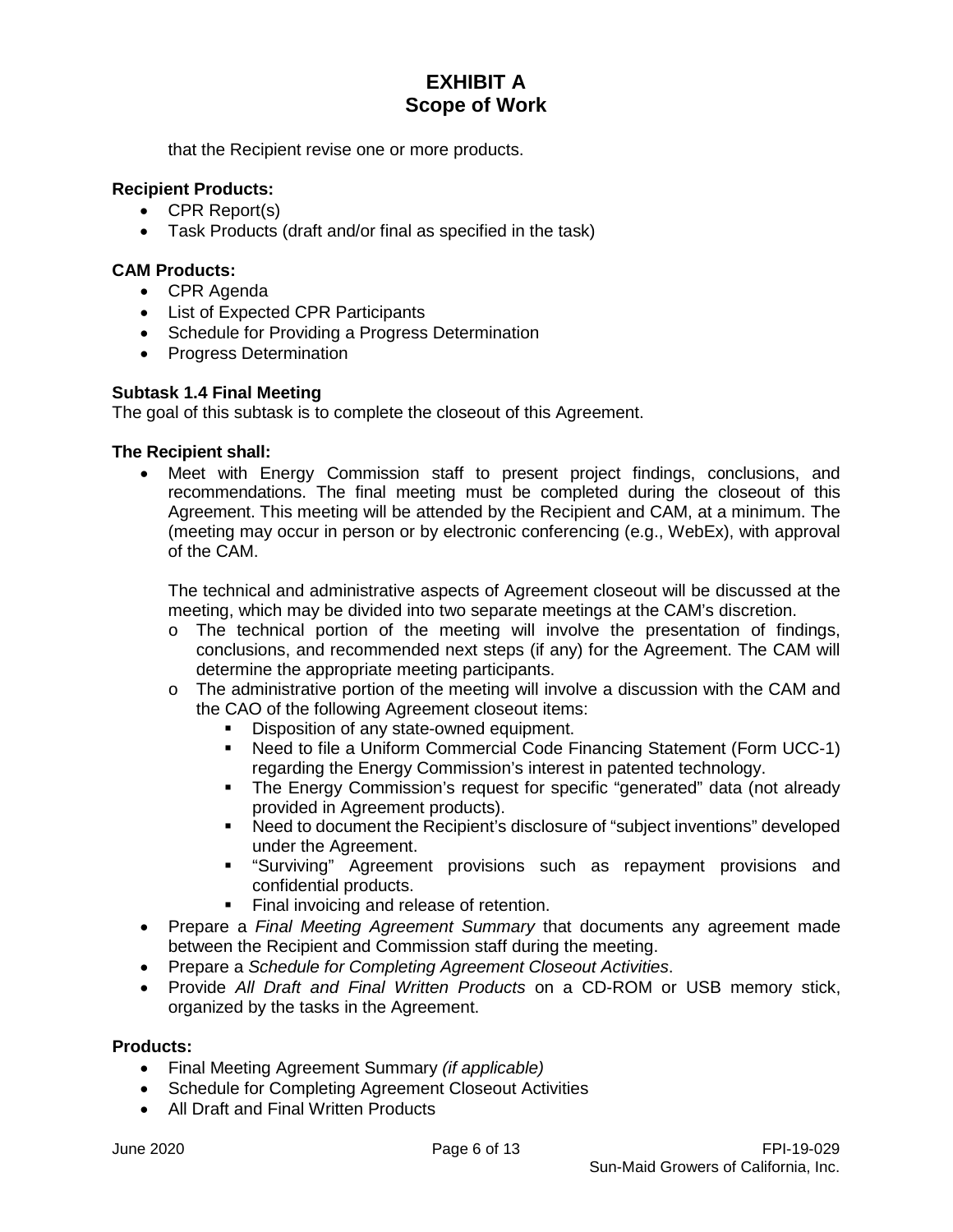### *REPORTS AND INVOICES*

### **Subtask 1.5 Progress Reports and Invoices**

The goals of this subtask are to: (1) periodically verify that satisfactory and continued progress is made towards achieving the project objectives of this Agreement; and (2) ensure that invoices contain all required information and are submitted in the appropriate format.

#### **The Recipient shall:**

- Submit a quarterly *Progress Report* to the CAM. Each progress report must:
	- o Summarize progress made on all Agreement activities as specified in the scope of work for the preceding month, including accomplishments, problems, milestones, products, schedule, fiscal status, and an assessment of the ability to complete the Agreement within the current budget and any anticipated cost overruns. See the Progress Report Format Attachment for the recommended specifications.
- Submit a quarterly *Invoice* that follows the instructions in the "Payment of Funds" section of the terms and conditions, including a financial report on Match Fund and in-state expenditures.

### **Products:**

- Progress Reports
- **Invoices**

### **Subtask 1.6 Final Report**

The goal of this subtask is to prepare a comprehensive Final Report that describes the original purpose, approach, results, and conclusions of the work performed under this Agreement. The CAM will review the Final Report according to the Project Schedule. When creating the Final Report, the Recipient must use the Style Manual provided by the CAM.

- 1) Prepare a *Final Report* for this Agreement in accordance with the Style Manual, and Final Report Template provided by the CAM with the following considerations:
	- Ensure that the report includes the following items, in the following order:
		- Cover page (**required**)
		- Credits page on the reverse side of cover with legal disclaimer (**required**)
		- Acknowledgements page (optional)
		- Table of Contents (**required**, followed by List of Figures and List of Tables, if needed)
		- Executive summary (**required)** following the Executive Summary **Template**
		- Include a summary table that includes the following information, but is not limited to (**required)**:
			- o Recipient name;
			- o Project description;
			- o Project location(s);
			- o Census tract;
			- o Dates: project selected and completed;
			- o GGRF dollars allocated;
			- o Leveraged and/or match funds;
			- o Estimated/actual total project GHG emission reductions;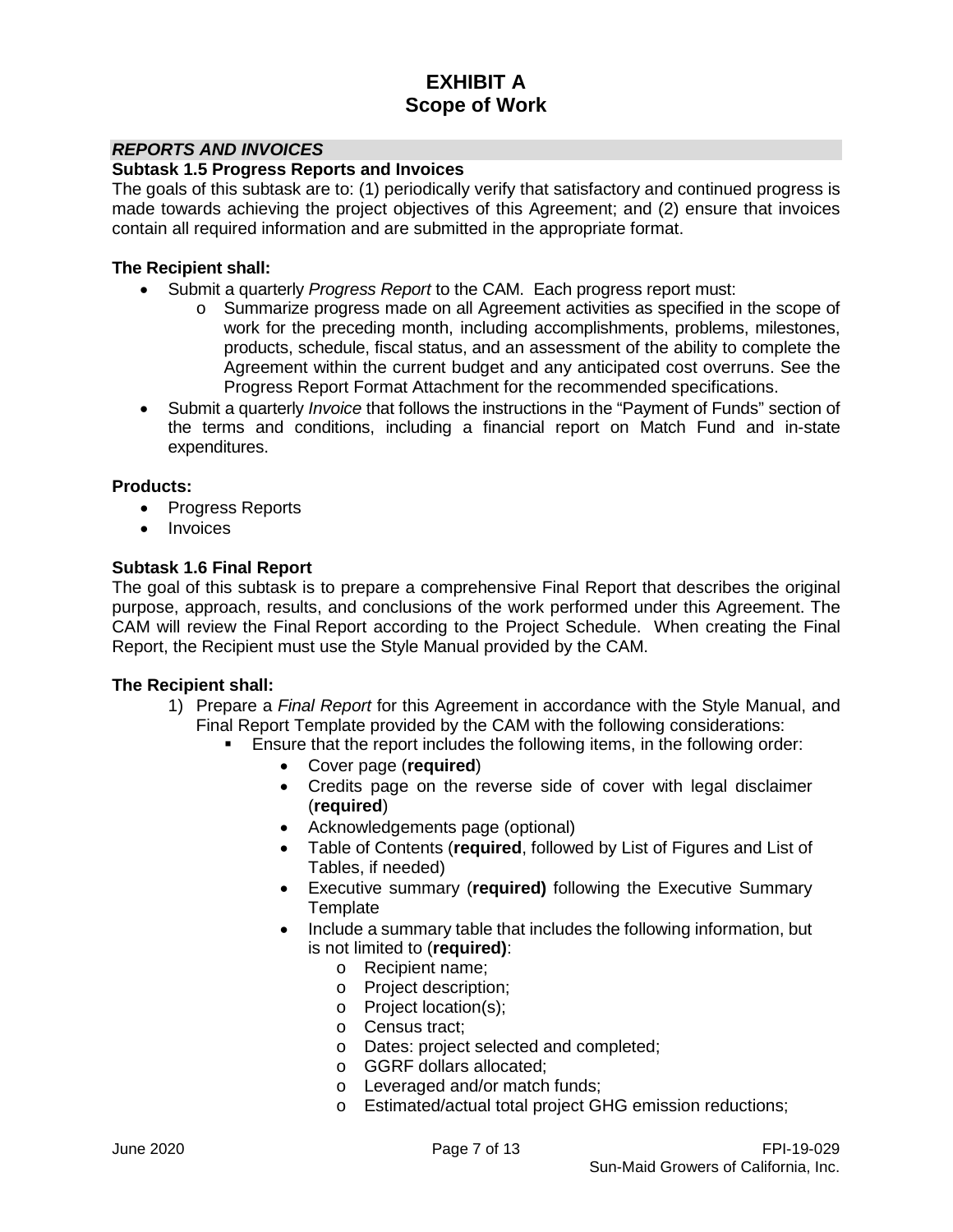- o Estimated/actual energy saved (kWh, therms, or other fuels) for energy efficiency projects;
- o Estimated/actual energy generated (kWh or therm equivalents) for renewable energy projects;
- o Other benefits or results;
- o Other market sectors that can benefit from the project
- o Benefits to priority populations.
- Appendices Include a copy of the M&V report for each demonstration site funded by the Energy Commission grant). (**required)**
- Follow the Style Guide format requirements for headings, figures/tables, citations, and acronyms/abbreviations.
- **Ensure that the document omits subjective comments and opinions.** However, recommendations in the conclusion of the report are allowed.
- Submit a draft of the report to the CAM for review and comment according to the project schedule. The CAM will provide written comments to the Recipient on the draft product within 15 days of receipt
- Consider incorporating all CAM comments into the Final Report. If the Recipient disagrees with any comment, provide a written response explaining why the comment was not incorporated into the final product
- Submit the revised Final Report and responses to comments within 10 days of notice by the CAM, unless the CAM specifies a longer time period or approves a request for additional time.
- Submit one bound copy of the *Final Report* to the CAM along with *Written Responses to Comments on the Draft Final Report*.

### **Products**:

- Final Report (draft and final)
- Written Responses to Comments on the Draft Final Report

### **CAM Product:**

• Written Comments on the Draft Final Report

### *MATCH FUNDS, PERMITS, AND SUBCONTRACTS*

### **Subtask 1.7 Match Funds**

The goal of this subtask is to ensure that the Recipient obtains any match funds planned for this Agreement and applies them to the Agreement during the Agreement term.

While the costs to obtain and document match funds are not reimbursable under this Agreement, the Recipient may spend match funds for this task. The Recipient may only spend match funds during the Agreement term, either concurrently or prior to the use of Energy Commission funds. Match funds must be identified in writing, and the Recipient must obtain any associated commitments before incurring any costs for which the Recipient will request reimbursement.

### **The Recipient shall:**

• Prepare a *Match Funds Status Letter* that documents the match funds committed to this Agreement. If no match funds were part of the proposal that led to the Energy Commission awarding this Agreement and none have been identified at the time this Agreement starts,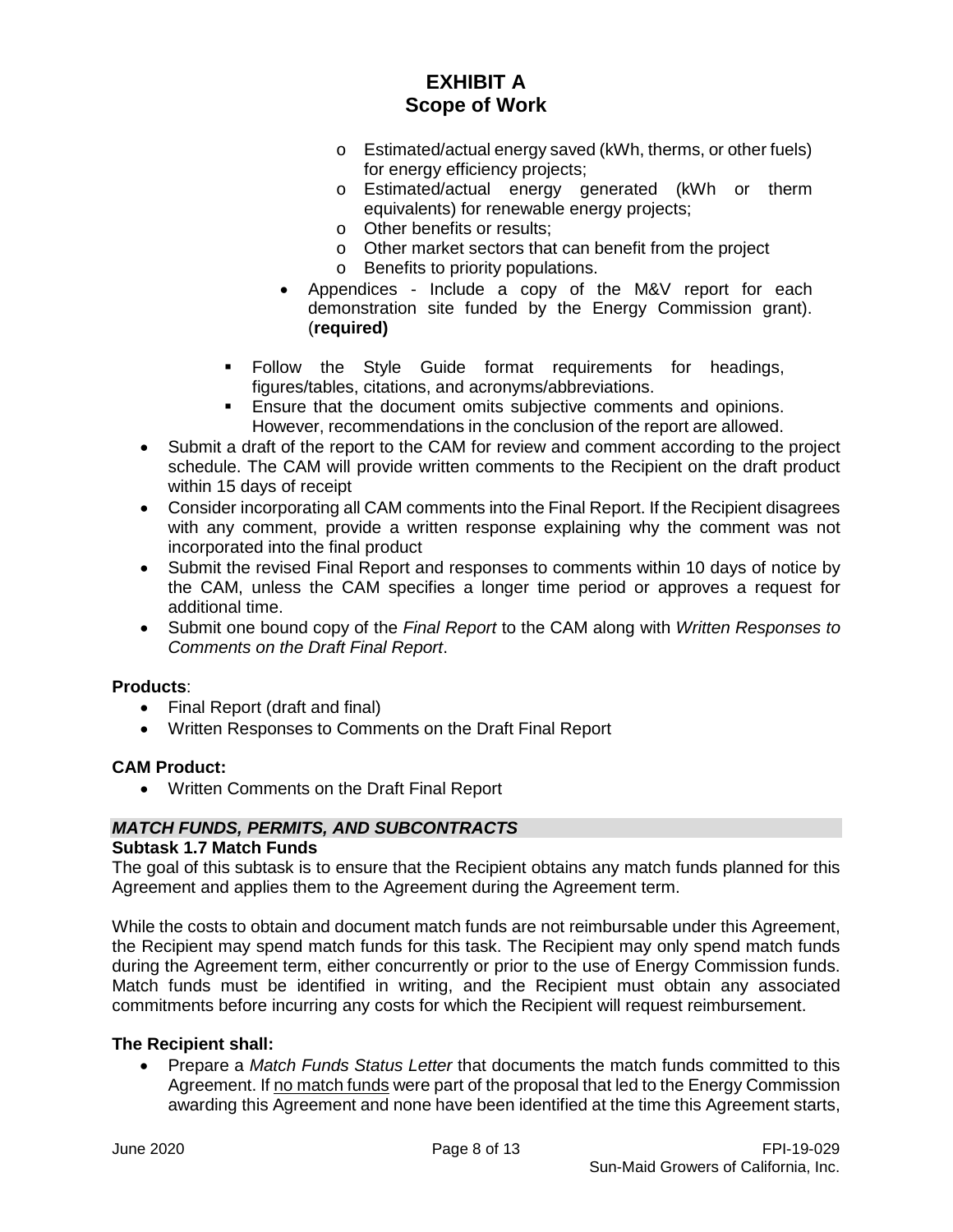then state this in the letter.

If match funds were a part of the proposal that led to the Energy Commission awarding this Agreement, then provide in the letter:

- o A list of the match funds that identifies:
	- The amount of cash match funds, their source(s) (including a contact name, address, and telephone number), and the task(s) to which the match funds will be applied.
	- The amount of each in-kind contribution, a description of the contribution type (e.g., property, services), the documented market or book value, the source (including a contact name, address, and telephone number), and the task(s) to which the match funds will be applied. If the in-kind contribution is equipment or other tangible or real property, the Recipient must identify its owner and provide a contact name, address, telephone number, and the address where the property is located.
	- **If different from the solicitation application, provide a letter of commitment from** an authorized representative of each source of match funding that the funds or contributions have been secured.
- At the Kick-off meeting, discuss match funds and the impact on the project if they are significantly reduced or not obtained as committed. If applicable, match funds will be included as a line item in the progress reports and will be a topic at CPR meetings.
- Provide a *Supplemental Match Funds Notification Letter* to the CAM of receipt of additional match funds.
- Provide a *Match Funds Reduction Notification Letter* to the CAM if existing match funds are reduced during the course of the Agreement. Reduction of match funds may trigger a CPR meeting.

## **Products:**

- Match Funds Status Letter
- Supplemental Match Funds Notification Letter *(if applicable)*
- Match Funds Reduction Notification Letter *(if applicable)*

## **Subtask 1.8 Permits**

The goal of this subtask is to obtain all permits required for work completed under this Agreement in advance of the date they are needed to keep the Agreement schedule on track. Permit costs and the expenses associated with obtaining permits are not reimbursable under this Agreement, with the exception of costs incurred by University of California recipients. Permits must be identified and obtained before the Recipient may incur any costs related to the use of the permit(s) for which the Recipient will request reimbursement.

- Prepare a *Permit Status Letter* that documents the permits required to conduct this Agreement. If no permits are required at the start of this Agreement, then state this in the letter. If permits will be required during the course of the Agreement, provide in the letter:
	- $\circ$  A list of the permits that identifies: (1) the type of permit; and (2) the name, address, and telephone number of the permitting jurisdictions or lead agencies.
	- o The schedule the Recipient will follow in applying for and obtaining the permits.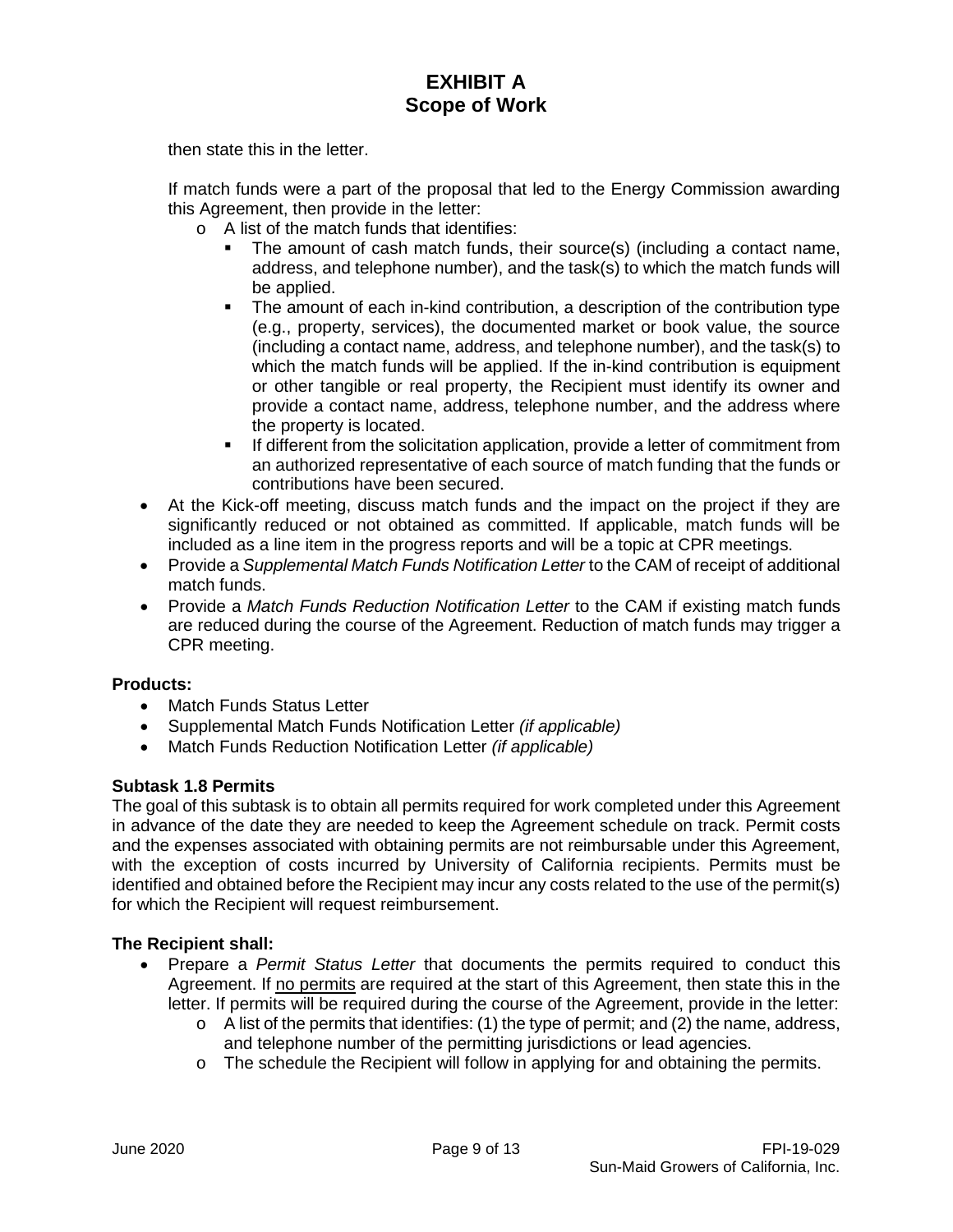The list of permits and the schedule for obtaining them will be discussed at the Kick-off meeting (subtask 1.2), and a timetable for submitting the updated list, schedule, and copies of the permits will be developed. The impact on the project if the permits are not obtained in a timely fashion or are denied will also be discussed. If applicable, permits will be included as a line item in progress reports and will be a topic at CPR meetings.

- If during the course of the Agreement additional permits become necessary, then provide the CAM with an *Updated List of Permits* (including the appropriate information on each permit) and an *Updated Schedule for Acquiring Permits*.
- Send the CAM a *Copy of Each Approved Permit*.
- If during the course of the Agreement permits are not obtained on time or are denied, notify the CAM within 5 days. Either of these events may trigger a CPR meeting.

## **Products:**

- Permit Status Letter
- Updated List of Permits *(if applicable)*
- Updated Schedule for Acquiring Permits *(if applicable)*
- Copy of Each Approved Permit *(if applicable)*

### **Subtask 1.9 Subcontracts**

The goals of this subtask are to: (1) procure subcontracts required to carry out the tasks under this Agreement; and (2) ensure that the subcontracts are consistent with the terms and conditions of this Agreement.

### **The Recipient shall:**

- Manage and coordinate subcontractor activities in accordance with the requirements of this Agreement.
- Incorporate this Agreement by reference into each subcontract.
- Include any required Energy Commission flow-down provisions in each subcontract, in addition to a statement that the terms of this Agreement will prevail if they conflict with the subcontract terms.
- If required by the CAM, submit a draft of each *Subcontract* required to conduct the work under this Agreement.
- Submit a final copy of the executed subcontract.
- Notify and receive written approval from the CAM prior to adding any new subcontractors (see the discussion of subcontractor additions in the terms and conditions).

### **Products:**

• Subcontracts *(draft if required by the CAM)*

## **IV. TECHNICAL TASKS**

## **TASK 2: SITE PREPARATION AND EQUIPMENT PROCUREMENT**

The goal of this task is to procure the necessary equipment and materials for this project and prepare the site for equipment installation.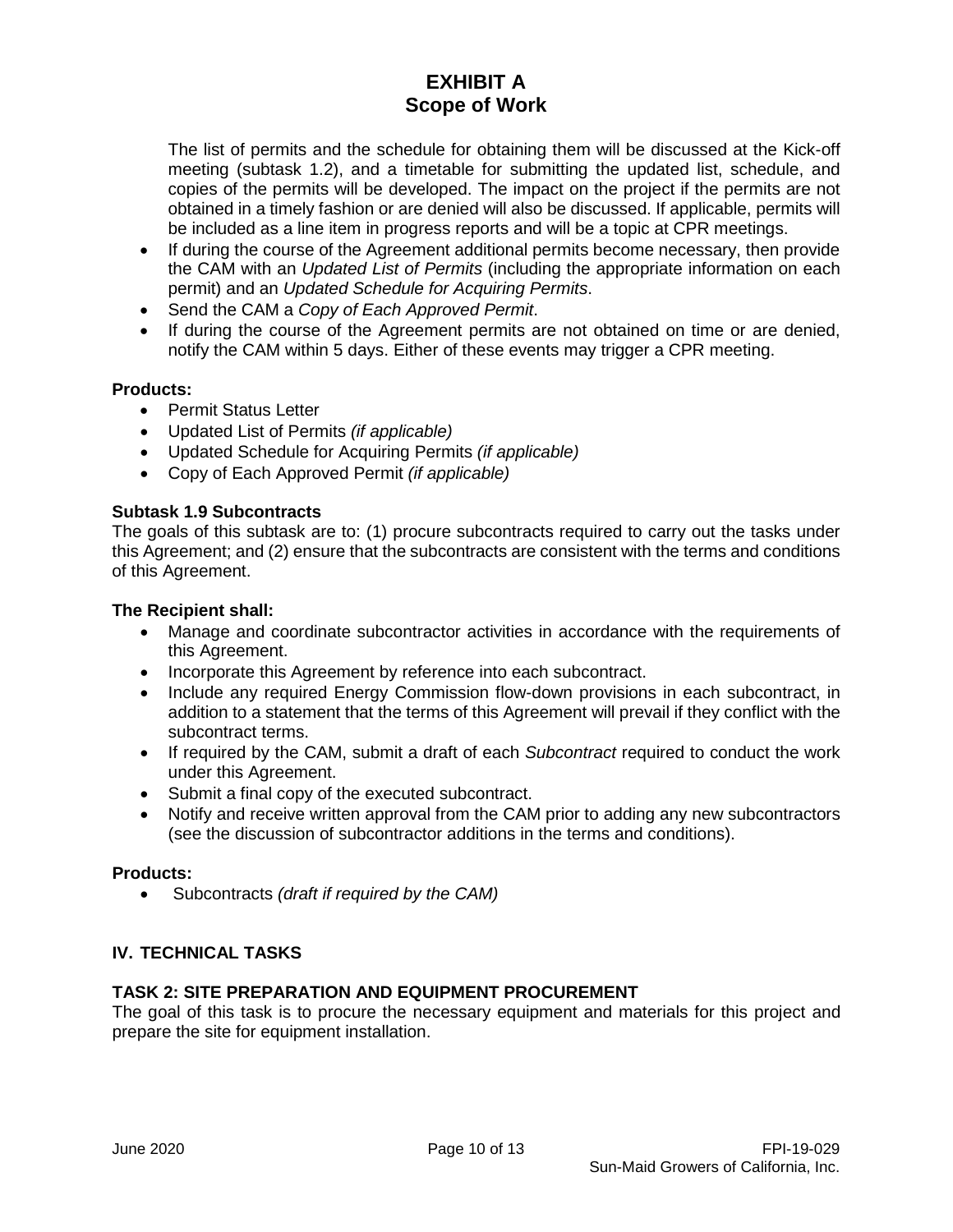### **The Recipient shall:**

- Develop detailed equipment specifications based on the engineering requirements and specifications for facility operations. The equipment to be procured includes:
	- o Hydronic boilers;
	- o Steam generators;
	- o Hot water and steam piping; and
	- o Associated piping, wiring, instrumentation and controls.
- Develop any required bid documents for installation of the hydronic boilers and hot water utility throughout the plant.
- Secure bids for installation of the systems.
- Establish purchase orders for the equipment, and arrange for shipment and receipt inspection of the equipment at the facilities.
- Secure all permits necessary to conduct site preparation and equipment installation.
- Identify the preliminary plans for equipment delivery
- Provide a *Site Preparation and Equipment Procurement Memo* that shall include, but not be limited to:
	- Summary of the steps to prepare the site(s);
	- Copy of the performance specifications for each equipment purchased by the grant.
	- Summary of the bids received and from whom;
	- Copies of all required permits needed for installation at each site;
	- Copies of the final procurement documents and purchase orders; and
	- Status of the planned installation including preliminary schedule for equipment delivery and installation for each site.

## **Products:**

• Site Preparation and Equipment Procurement Memo (draft and final)

## **TASK 3: EQUIPMENT INSTALLATION**

The goal of this task is to install and commission the equipment for this project.

- Uninstall and decommission the existing boiler and steam distribution system.
- Install the hot water system and point-of-use-steam generators per the engineering design. This includes installing the hydronic boilers and steam generators, the mechanical system components, and the electrical and controls system components.
- Perform all required system safety checks.
- Start-up and commission the equipment and make adjustments as needed to meet the stated equipment performance specifications.
- Provide an *Equipment Installation Memo* that shall include, but not be limited to:
	- o Summary of the equipment installation requirements;
	- o Identification of barriers involved during installation and discuss the steps taken to overcome those barriers; and
	- o Discuss results of equipment start-up and commissioning with respect to whether the equipment as installed meets the stated performance specifications.
- Prepare *CPR Report #1* in accordance with subtask 1.3.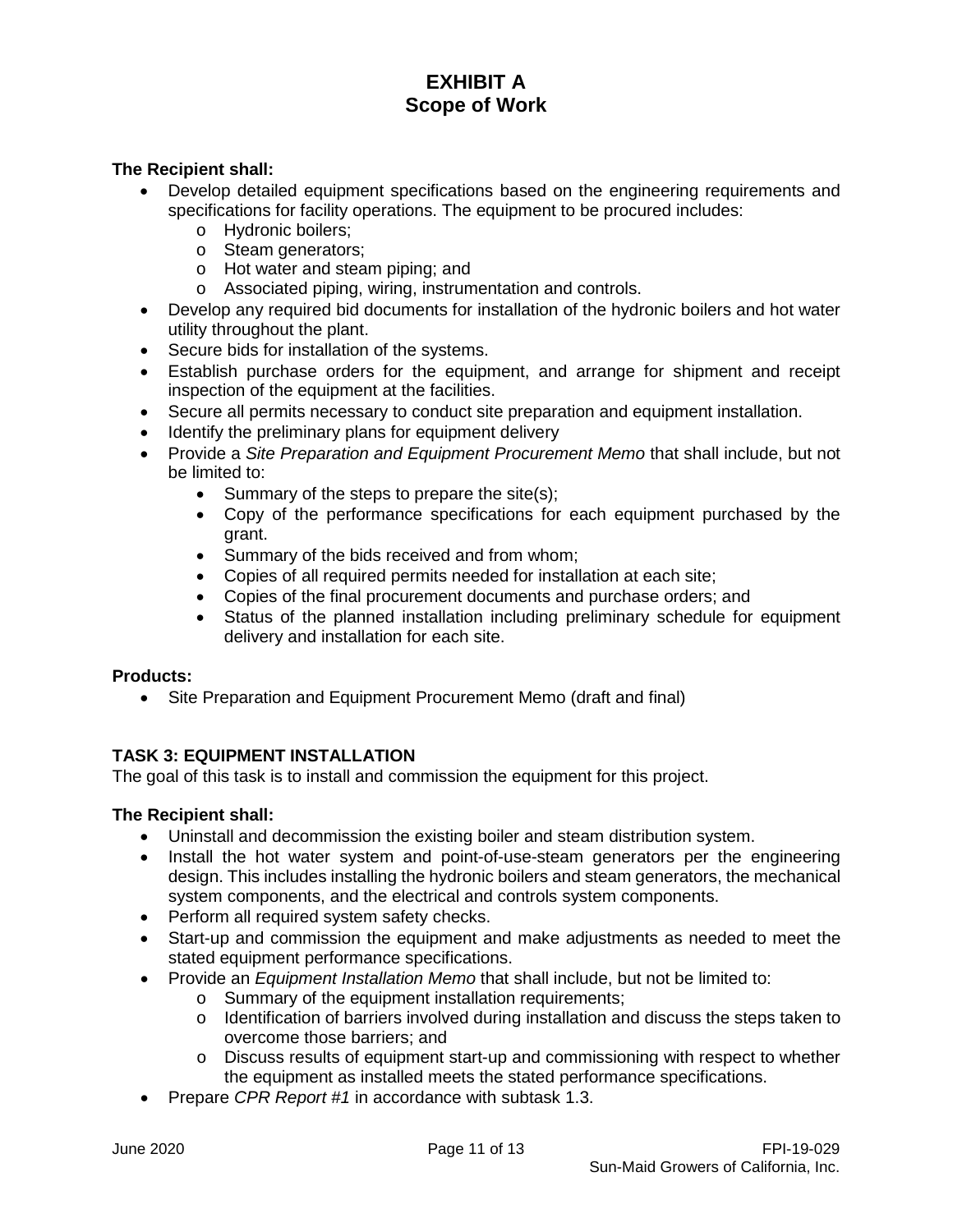• Participate in a CPR Meeting.

### **Products:**

- Equipment Installation Memo (draft and final)
- CPR Report #1

## **TASK 4: MEASUREMENT AND VERIFICATION**

The goal of this task is to report the benefits resulting from this project by performing measurement and verification (M&V) of GHG and energy consumption reduction.

- Enter into agreement with M&V subcontractor per Task 1.9 (if using outside vendor).
- Coordinate site visits with the M&V subcontractor at the demonstration site.
- Develop M&V protocol for pre-installation measurement (and calculations):
	- o Electric, natural gas and/or other fossil fuel consumption and GHG emissions (use appropriate emissions factor from Attachment 8 of the grant solicitation) of the equipment/process/system(s)/sub-system(s) that are to be upgraded and/or replaced and/or modified.
	- o Ensure installation of sub-metering equipment and data loggers for pre/post data analysis.
- Prepare and provide a detailed *M&V Plan* to include but not be limited to:
	- $\circ$  A description of the monitoring equipment and instrumentation which will be used.
	- o A description of the key input parameters and output metrics which will be measured.
	- o A description of the M&V protocol and analysis methods to be employed.
	- o A description of the independent, third-party M&V services to be employed, if applicable.
- Perform three months (or shorter period as approved in writing by the CAM) of preinstallation measurements (and calculations) based on the M&V protocol for preinstallation.
- Prepare and provide a *Pre-Installation M&V Findings Report* that includes M&V protocol, pre-install measurements (and calculations), analysis, and results performed in this task.
- Develop M&V protocol for post-installation measurements (and calculations) of:
	- o Electric, natural gas and/or other fossil fuel consumption and GHG emissions (use appropriate emissions factor from Attachment 8 of the grant solicitation) of the equipment/process/system(s)/sub-system(s) that will be upgraded and/or replaced and/or modified
- Perform 12 months (or shorter period as approved in writing by the CAM) of postinstallation measurements based on M&V protocol for post-installation.
- Provide a summary of post-installation M&V progress in Progress Report(s) (see subtask 1.5) which shall include but not be limited to:
	- o A narrative on operational highlights from the reporting period, including any stoppages in operation and why; and
	- o A summary of M&V findings from the reporting period.
- Analyze post-installation electrical, natural gas and/or other fossil fuel consumption and GHG emissions.
- Prepare and provide a *Post-Installation M&V Findings Report* that includes M&V protocol, pre-and post-install measurements (and calculations), analysis, and results performed in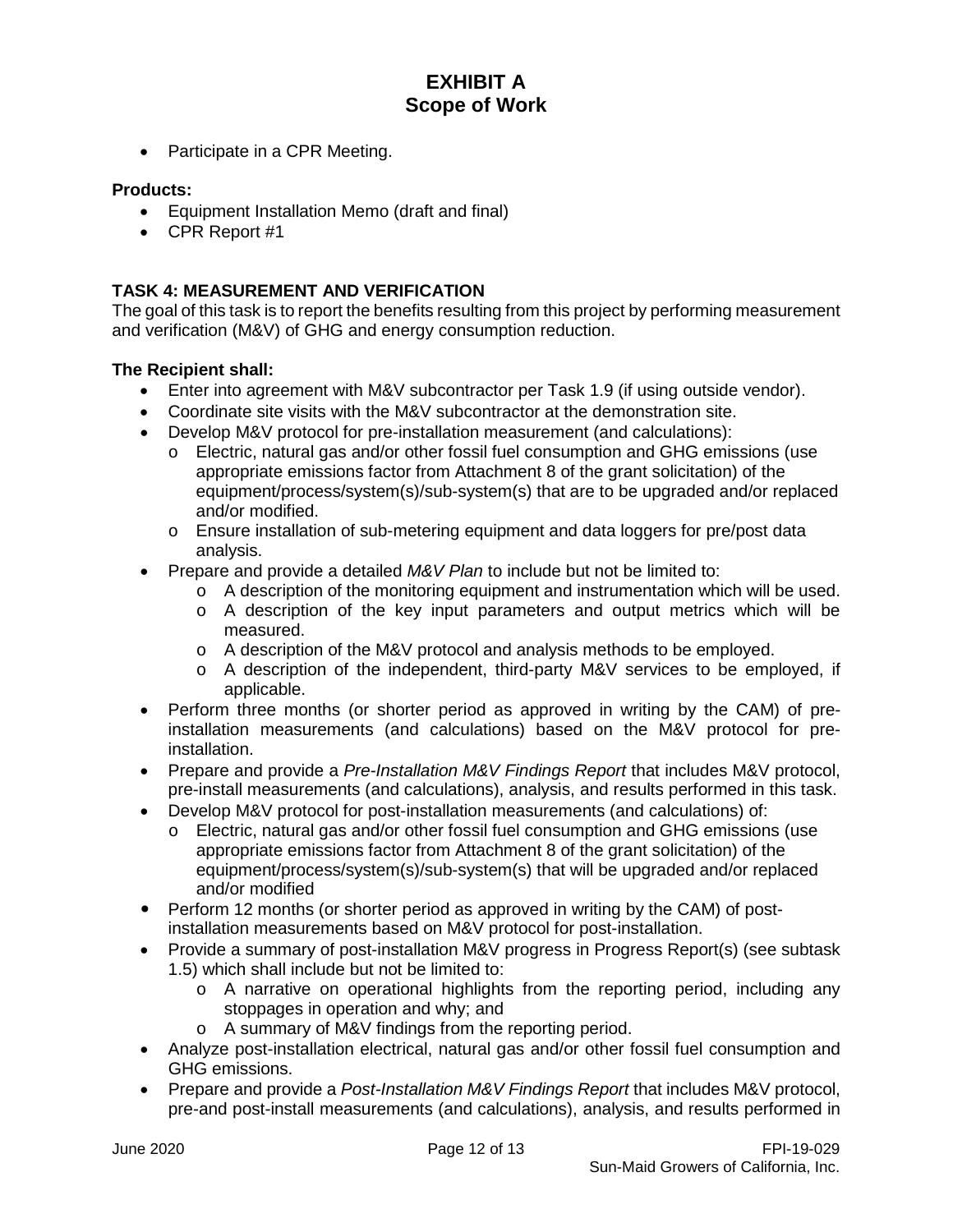this task. Results should at a minimum report on the reduction of electricity, natural gas and/or other fossil fuel usage and reductions of GHG emissions that directly result from this project and include the following:

- o Provide all key assumptions used to estimate and determine energy and GHG reductions (and additions, if applicable).
- o Provide all key assumptions used to estimate projected benefits, including targeted market sector (e.g., population and geographic location), projected market penetration, baseline and projected energy use and cost, operating conditions, and emission reduction calculations.
- o Discuss whether the energy and GHG emission reductions identified in section II.C were met.
- Prepare *CPR Report #2* in accordance with subtask 1.3.
- Participate in a CPR Meeting.

## **Products:**

- M&V Plan (draft and final)
- Pre-Installation M&V Findings Report (draft and final)
- Post-Installation M&V Findings Report(s) (draft and final)
- CPR Report #2

## **TASK 5: TECHNOLOGY/KNOWLEDGE TRANSFER ACTIVITIES**

The goal of this task is to make the knowledge gained, project results, and lessons learned available to the public and key decision makers.

### **The Recipient shall:**

- When directed by the CAM, develop *Presentation Materials* for an Energy Commissionsponsored conference/workshop(s) on the project.
- When directed by the CAM, participate in workshops symposium(s) sponsored by the California Energy Commission.
- Provide at least (6) six *High Quality Digital Photographs* (minimum resolution of 1300x500 pixels in landscape ratio) of pre and post technology installation at the project site(s) or related project photographs.

### **Products:**

- Presentation Materials (draft and final)
- High Quality Digital Photographs

## **V. PROJECT SCHEDULE**

Please see the attached Excel spreadsheet.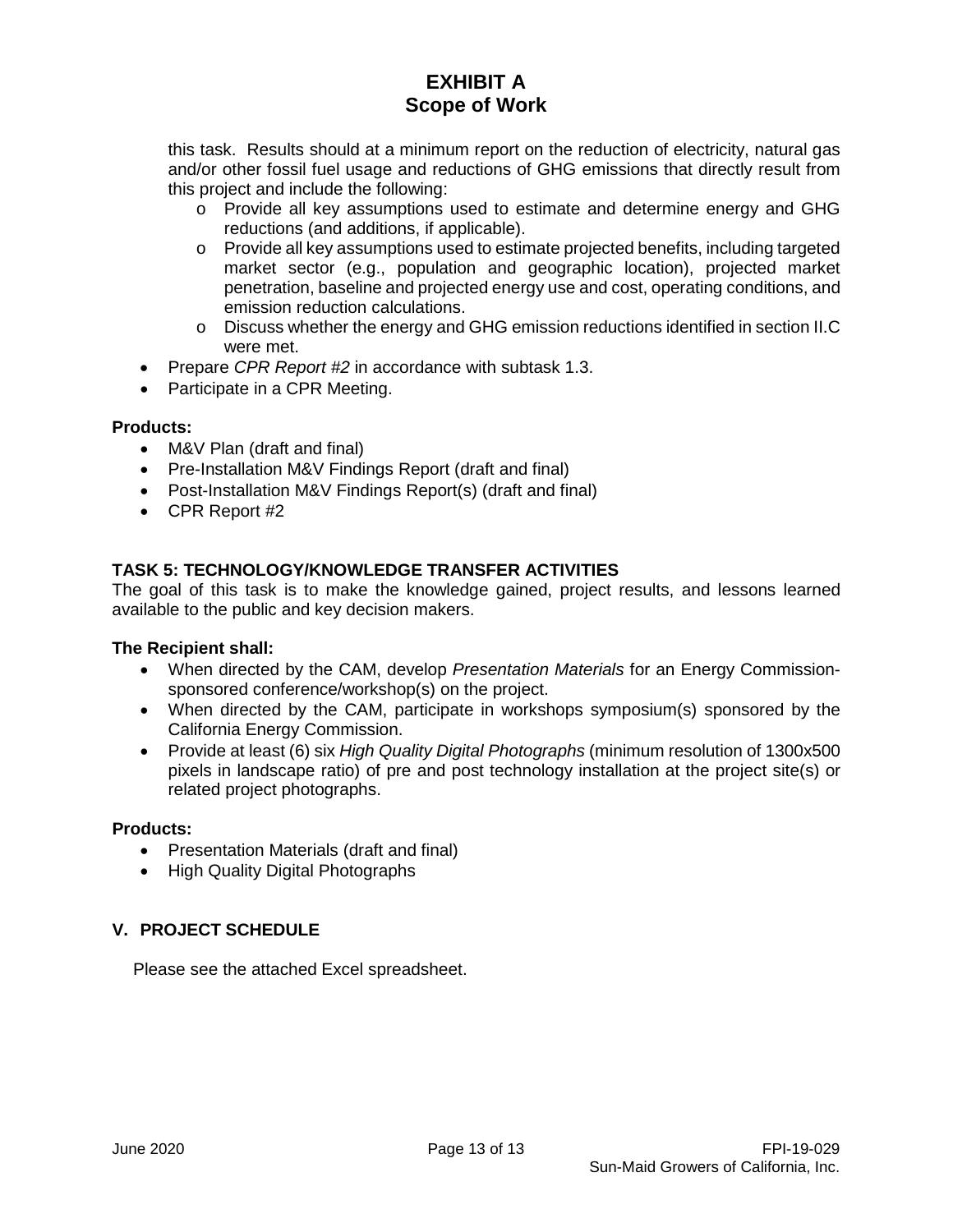### **Notice of Exemption** Form D

| To:<br>Office of Planning and Research<br>PO Box 3044<br>1400 Tenth Street, Room 113<br>Sacramento, CA 95812-3044 |                                                                                                |  |                                                                     | From: California Energy Commission<br>1516 Ninth Street, MS-48<br>Sacramento, CA 95814                                                                                                                                                                                                                                                                                                       |  |  |
|-------------------------------------------------------------------------------------------------------------------|------------------------------------------------------------------------------------------------|--|---------------------------------------------------------------------|----------------------------------------------------------------------------------------------------------------------------------------------------------------------------------------------------------------------------------------------------------------------------------------------------------------------------------------------------------------------------------------------|--|--|
|                                                                                                                   | <b>Project Applicant:</b>                                                                      |  | <b>Sun-Maid Growers of California</b>                               |                                                                                                                                                                                                                                                                                                                                                                                              |  |  |
| <b>Project Title:</b>                                                                                             |                                                                                                |  |                                                                     | Demonstrating an Optimized Steam and Hot Water System at the Sun-Maid Raisins Facility                                                                                                                                                                                                                                                                                                       |  |  |
|                                                                                                                   | <b>Project Location – Specific:</b>                                                            |  | 13525 S Bethel Ave                                                  |                                                                                                                                                                                                                                                                                                                                                                                              |  |  |
|                                                                                                                   | <b>Project Location – City:</b>                                                                |  | Kingsburg 93631                                                     | <b>Project Location – County:</b> Fresno                                                                                                                                                                                                                                                                                                                                                     |  |  |
|                                                                                                                   | emissions.<br><b>Name of Public Agency Approving Project:</b>                                  |  |                                                                     | This project will install and demonstrate an optimized steam and hot water system including hydronic water heaters,<br>hot water distribution lines, and generators at the Sun-Maid Raisins processing facility in Kingsburg, CA. The<br>optimized steam and hot water system will replace an existing, oversized boiler resulting in reduced greenhouse gas<br>California Energy Commission |  |  |
|                                                                                                                   |                                                                                                |  | <b>Name of Person or Agency Carrying Out Project:</b>               | <b>Sun-Maid Growers of California</b>                                                                                                                                                                                                                                                                                                                                                        |  |  |
|                                                                                                                   | <b>Exempt Status:</b> (check one)                                                              |  |                                                                     |                                                                                                                                                                                                                                                                                                                                                                                              |  |  |
|                                                                                                                   |                                                                                                |  |                                                                     | Ministerial Exemption (Pub. Resources Code § 21080(b)(1); Cal. Code Regs., tit 14, § 15268);                                                                                                                                                                                                                                                                                                 |  |  |
|                                                                                                                   | Declared Emergency (Pub. Resources Code § 21080(b)(3); Cal. Code Regs., tit 14, § 15269(a));   |  |                                                                     |                                                                                                                                                                                                                                                                                                                                                                                              |  |  |
|                                                                                                                   | Emergency Project (Pub. Resources Code § 21080(b)(4); Cal. Code Regs., tit 14, § 15269(b)(c)); |  |                                                                     |                                                                                                                                                                                                                                                                                                                                                                                              |  |  |
| X                                                                                                                 |                                                                                                |  | Categorical Exemption. State type and section number                |                                                                                                                                                                                                                                                                                                                                                                                              |  |  |
|                                                                                                                   |                                                                                                |  | Cal. Code Regs., tit 14, § 15302 ; Cal. Code Regs., tit 14, § 15303 |                                                                                                                                                                                                                                                                                                                                                                                              |  |  |
|                                                                                                                   |                                                                                                |  | Statutory Exemptions. State code number.                            |                                                                                                                                                                                                                                                                                                                                                                                              |  |  |

□ Common Sense Exemption. (Cal. Code Regs., tit 14, §15061(b)(3))

### **Reasons why project is exempt:**

Class 2 projects consist of replacement or reconstruction of existing structures and facilities where the new structure will be located on the same site as the structure replaced and will have substantially the same purpose and capacity as the structure replaced. This project will involve replacement of existing mechanical equipment at an existing food processing facility and will have substantially the same purpose and capacity with the replacement equipment. The optimized steam and hot water system consists of hydronic water heaters, hot water distribution lines, steam generators, and associated mechanical and electrical components. For these reasons, the project will not have a significant effect on the environment and falls under the categorical exemption listed in 14 C.C.R. § 15302.

Additionally, this project involves the construction, location, and installation of new, small facilities, structures, and equipment. In order to perform the demonstration, the system must be installed at the demonstration site. The

Authority cited: Sections 21083 and 21110, Public Resources Code. Reference: Sections 21108, 21152, and 21152.1, Public Resources Code.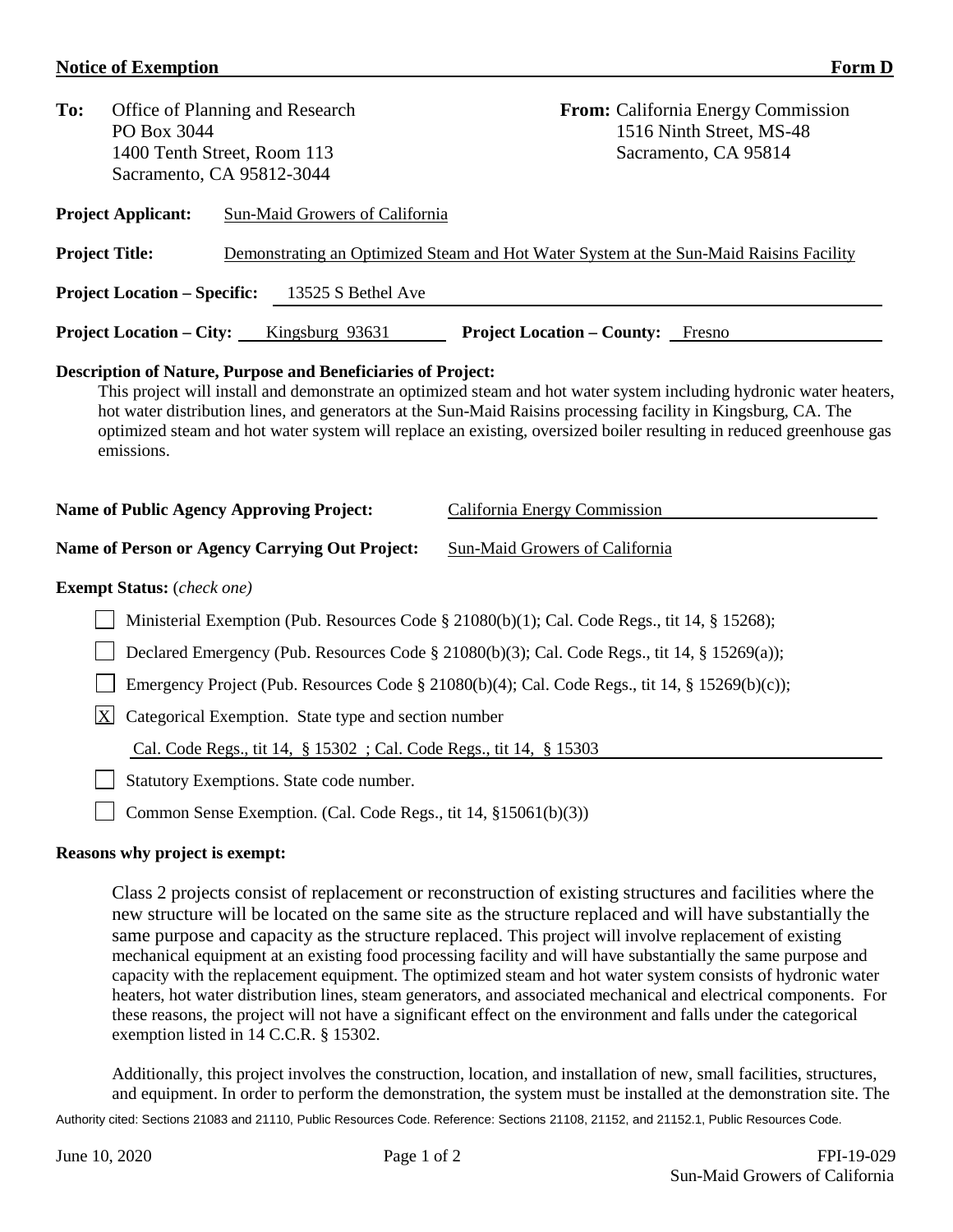installation will require minimal construction activity. The equipment will be placed within the existing industrial facility. It is possible additional small concrete pads will be poured or small enclosures will be built for supporting systems such as electrical support equipment. This minimal construction is well within the size limits listed in the examples given in 14 C.C.R. § 15303 (e.g., it is less than a single-family residence, duplex, and the 2,500 square feet - or 10,000 square feet in urban areas - for a store, motel, office, restaurant, or similar structure). This construction will not have a significant impact on local air quality, noise, or traffic and will not induce additional operations at the site. For these reasons, the project will not have a significant effect on the environment and falls under the categorical exemption listed in 14 C.C.R. § 15303.

Each exemption is an independent basis for finding the project exempt.

| <b>Lead Agency</b><br><b>Contact Person:</b>                                                                                                                                     | <b>Kevin Uy</b>                     |       | Area code/Telephone/Ext:         | 916-327-1533 |  |  |  |
|----------------------------------------------------------------------------------------------------------------------------------------------------------------------------------|-------------------------------------|-------|----------------------------------|--------------|--|--|--|
| If filed by applicant:<br>Attach certified document of exemption finding.<br>Yes<br>Has a Notice of Exemption been filed by the public agency approving the project?<br>No<br>2. |                                     |       |                                  |              |  |  |  |
| Signature:                                                                                                                                                                       |                                     | Date: | <b>Title:</b>                    |              |  |  |  |
|                                                                                                                                                                                  | <b>Signed by Responsible Agency</b> |       |                                  |              |  |  |  |
|                                                                                                                                                                                  | <b>Signed by Lead Agency</b>        |       |                                  |              |  |  |  |
| <b>Signed by Applicant</b>                                                                                                                                                       |                                     |       | Date received for filing at OPR: |              |  |  |  |

Authority cited: Sections 21083 and 21110, Public Resources Code. Reference: Sections 21108, 21152, and 21152.1, Public Resources Code.